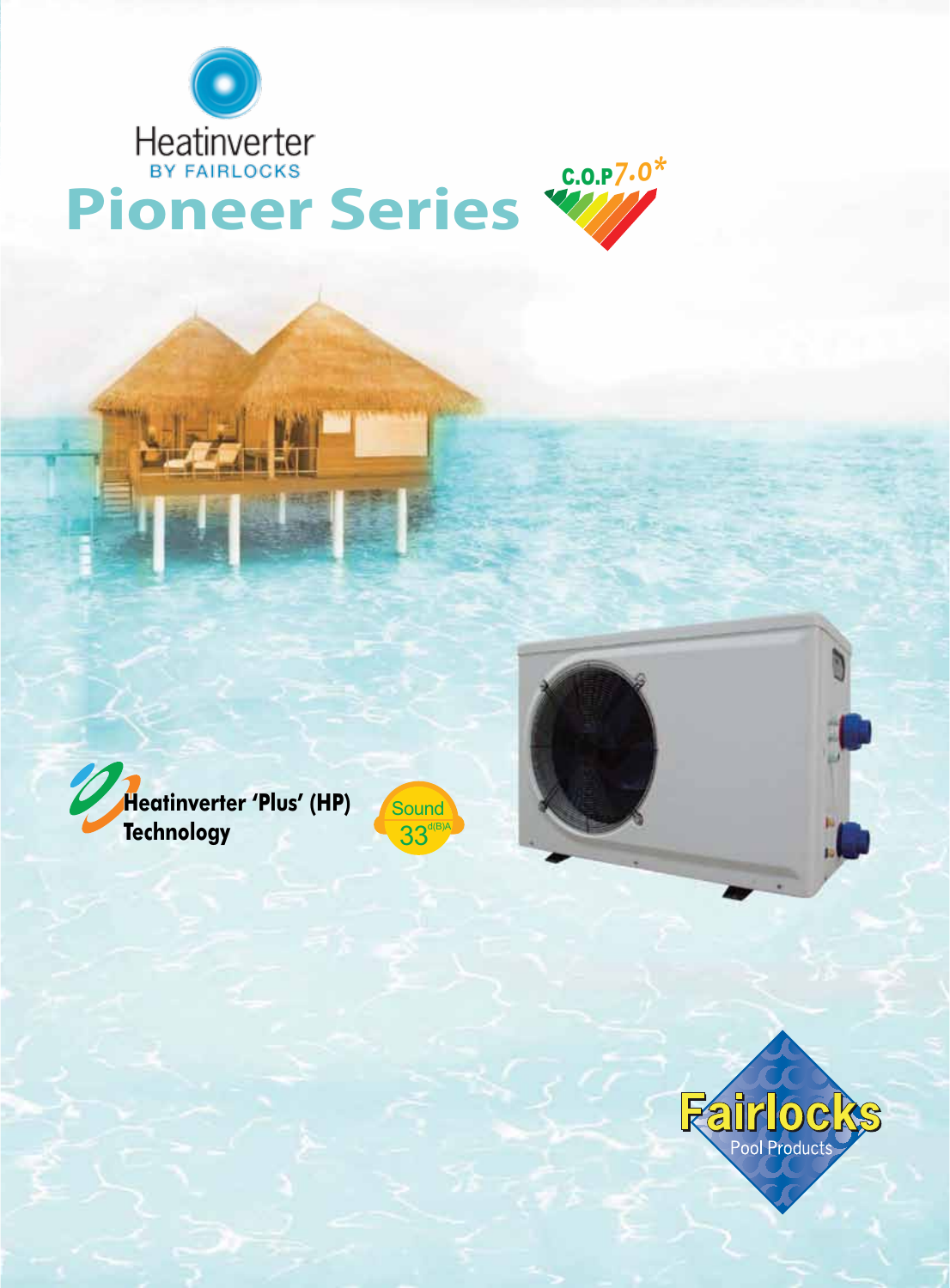#### **Heatinverter Plus Technology**

Pioneer series adopts independent designed Heatinverter Plus Technology. It enables the system to adjust the gas-flow in a wide range accurately (the precise range is between 100~1000%). Therefore, the highest C.O.P. performance can be achieved under different ambient temperature. **1kw** input of electricity provides you a heating output up to **7kw**.\*

On the other hand, the Heatinverter Plus technology makes the compressor and heating system a much smoother operation which leads to a longer working life.



### **Super Quiet Operation**

Quiet running compressor; New designed air-flow system; Low speed motor.





### **Heating Priority Optional**

Control the water pump's on/off intelligently. Therefore, it can save your electricity bill.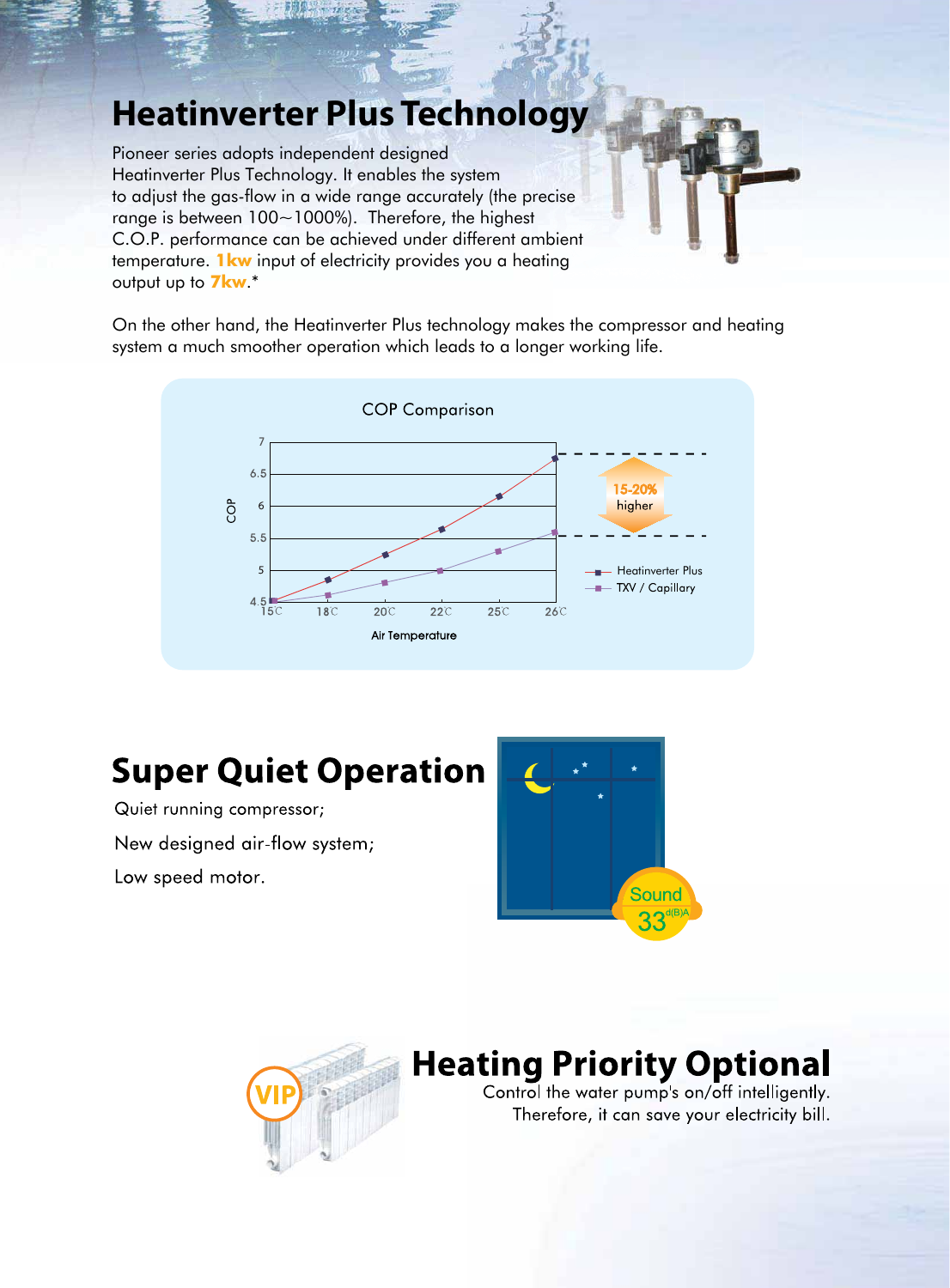

#### **Durable Plastic Casing** with **Strong Aluminum-alloy Frame**

The most durable & anti rusting materials.



Easy access to repair Electrical system is located on the top side for easy service.

**Hot Gas Defrosting** Japanese SAGINOMIYA 4-way valve, it defrosts automatically and ensures above 0 C operation.

#### **Silver Welding Piping System**

3% silver in the welding materials which guarantees the high reliability of gas piping system and prevents the gas leakage.



#### **Titanium Heat Exchanger** The heat exchagner is made of titanium tube, a stable & non-reactive material which is compatible with water treatment by salt electrolysis.